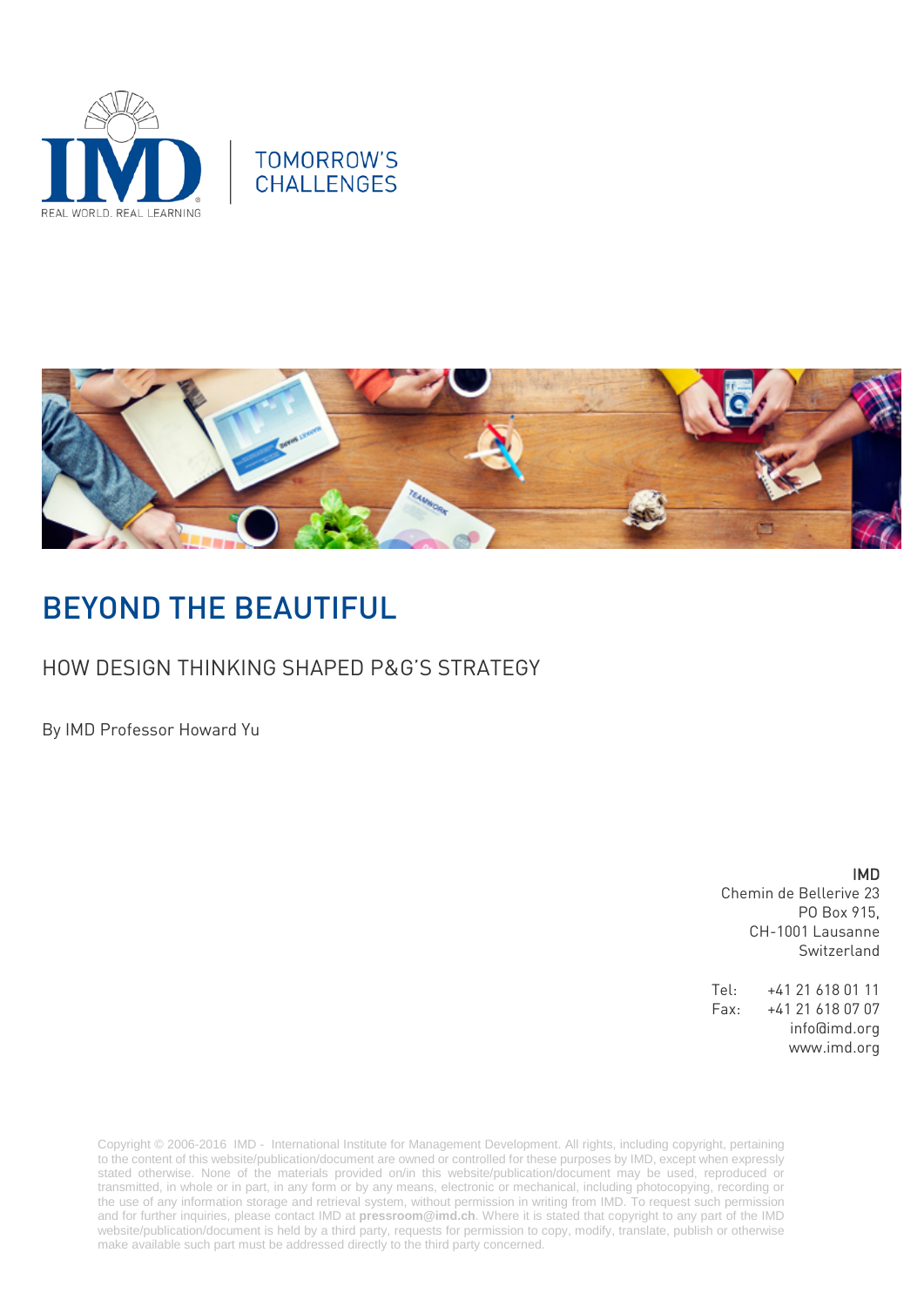In June 2000 Procter & Gamble was in free fall. It had long suffered lackluster performance during the 1990s, followed by a 20% plunge in its share price after investors refused to back its bid for drug maker Warner-Lambert. Next came a profit warning, then investors saw the company missed its forecasted earnings by another 15%.

When Durk I. Jager stepped down as CEO that summer, after less than 18 months on the job, P&G's share price had plunged by more than half compared to where it was four months earlier, wiping out USD \$75 billion in market capitalization since January.

With stock prices in tatters and investor confidence destroyed, new CEO A. G. Lafley had no choice but to begin a brutal turnaround. He laid off employees, slashed non-performing brands, culled new products, drove efficiency and instilled a sense of urgency around operational discipline.

But these actions, however effective they were, did not come close to addressing the company's most fundamental issue: product stagnation. The multi-layered approval process at P&G – one that exists at most conservative companies – resulted in a sluggish product pipeline, a declining product portfolio, and a lack of new customers.

What P&G needed was more than simple downsizing. It needed a new knowledge base to generate relevant insights and new growth. Perhaps, thought Lafley, it needed design thinking.

At Stanford's Hasso Plattner Institute of Design, or commonly called, "the d.school," two basic elements are taught: empathy, that is, an understanding of the human emotions, goals, and needs that design must address; and rapid prototyping to develop quick and cheap solutions and to update them quickly in response to users' actions and suggestions.

Lafley well understood that large scale changes don't happen overnight. He began by hiring Claudia Kotchka as the first design chief of the company, convincing her to take the role by pledging that design would be one of the five legacies of his tenure as CEO. Her subsequent actions followed one tenet: "When big organizations scale well, they focus on moving a thousand people forward a foot at a time, rather than moving one person forward by a thousand feet."

Her first step was to benchmark P&G against companies such as Mattel and Nike which were far more design sensitive. She also built a network of external design experts, called on the assistance of three eminent academics, and set up a formal review board that looked at P&G's design and acted as key advisers for the business teams. Alongside this she hired around 150 mid-career designers over five years – a shocking stance for P&G, which had long adhered to the tradition of taking college graduates and then moulding them from scratch.

### **Generating goodwill**

In 2003 Lafley took his entire global leadership team of 35 people to IDEO, a design and innovation consultancy in San Francisco. He and Kotchka wanted the executives to experience design thinking and understand that what looked like chaos to people who used to the formal P&G process was actually an effective way to create product ideas. Seeing is believing. Some of the managers who panicked at the lack of structure in the early workshops were quickly converted to fervent supporters.

This process of conversion was important; Lafley and Kotchka knew that they could never force design thinking on a business that did not want it. So, rather than starting in the areas of the business that most needed design thinking, they started in areas where there was an existing interest. One early effort was to tap into consumers' frustrations with annoying cleaning chores. The team was instructed to focus on "extreme users" at both ends of the scale, from the professional house cleaner who scrubbed grout with his fingernails to four single guys whose idea of cleaning the bathroom was to push a filthy towel around the floor with a big stick. The thinking was: If P&G could make these people happy, it would be a home run for the company.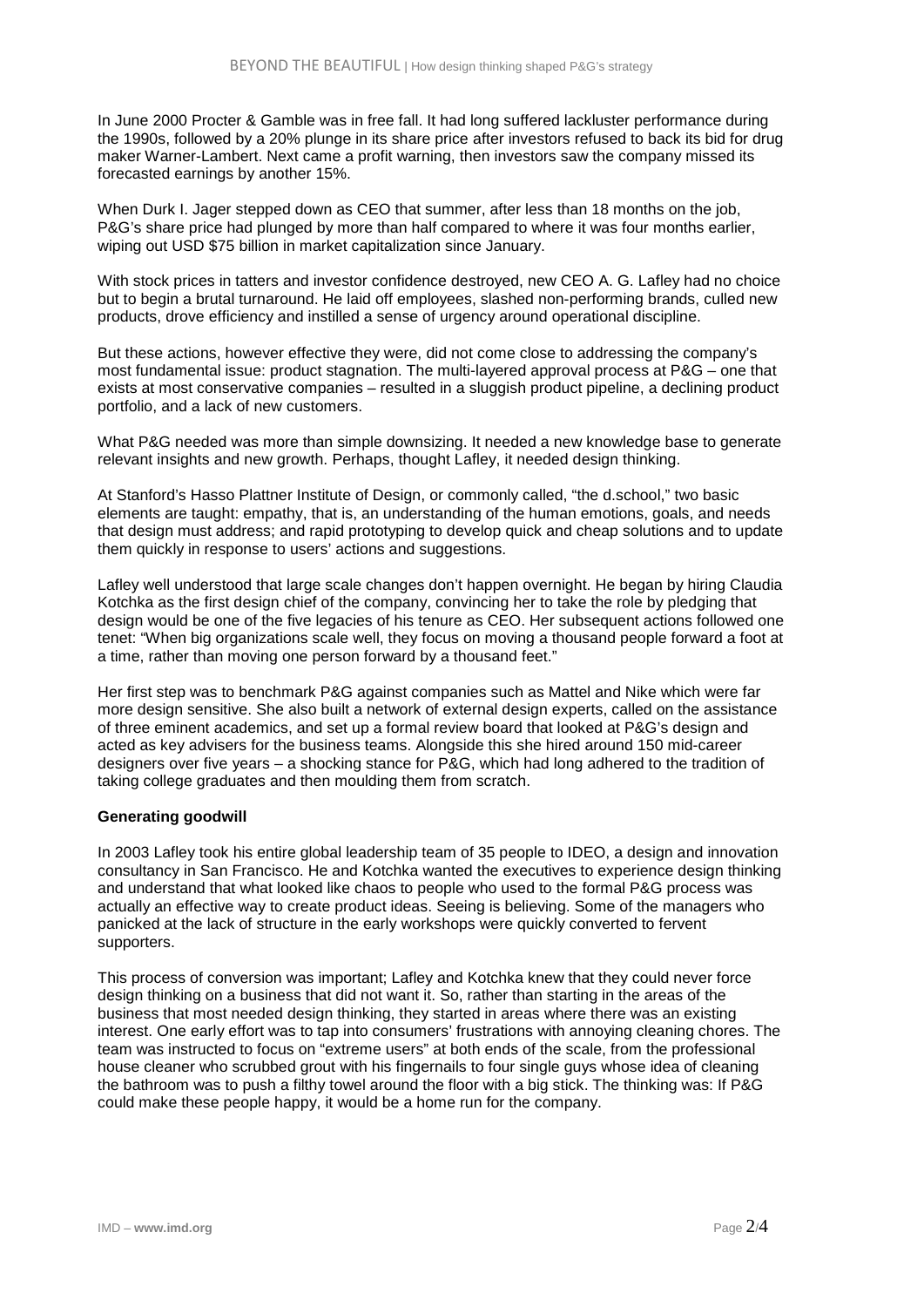In just 18 months, the team invented, developed and unveiled the Mr. Clean Magic Reach bathroom cleaner – a product that proved so popular with consumers that some even refused to return the prototype. Although the Magic Reach did not quite become a blockbuster, it sold well enough to encourage managers to think about innovation differently, and led them to try out product ideas beyond liquid detergent. This approach eventually led them to an eventual mega hit – the Mr. Clean Magic Eraser.

### **Changing the organizational context**

Unlike most companies, P&G did not centralize its design function, choosing instead to build it into each business unit by assigning designers to business teams. Lafley himself worked to change the organizational norm by modeling design thinking in his own behavior, including dedicating more time on home visits whenever he traveled, and changing the way in which business strategy was reviewed.

Kotchka also made it easier for businesses to answer these sort of questions by creating an arena in which to explore them. She commissioned a purpose built workspace on Clay Street in Cincinnati so that the right people, regardless of seniority or functional background, could effectively integrate knowledge and expertise. Clay Street became P&G's official skunk works where cross-functional teams would spend up to 10 weeks away from their day jobs in order to think big. During that time, 8 to 12 people were released from their regular tasks to immerse themselves in innovation in a situation where they were given complete autonomy. They were accountable to one another, not to their function bosses.

### **The results**

Between 2000 and 2008 P&G's revenue more than doubled from USD \$40 billion to USD \$83 billion, while earnings took a gigantic leap from USD \$2.5 billion to more than USD \$12 billion. It was the kind of growth expected from an IT company or a firm operating in an emerging market, not a 200-year-old soap business from Ohio.

*[Howard Yu](http://www.imd.org/yu) is professor of strategic management and innovation at IMD. He specializes in technological innovation, strategic transformation and change management. In 2015 Professor Yu was featured in Poets & Quants as one of the Best 40 Under 40 Professors. He will be leading a stream on design thinking at [Orchestrating Winning Performance \(OWP\)](http://www.imd.org/owp) at IMD in Lausanne from June 27th to July 1st.*